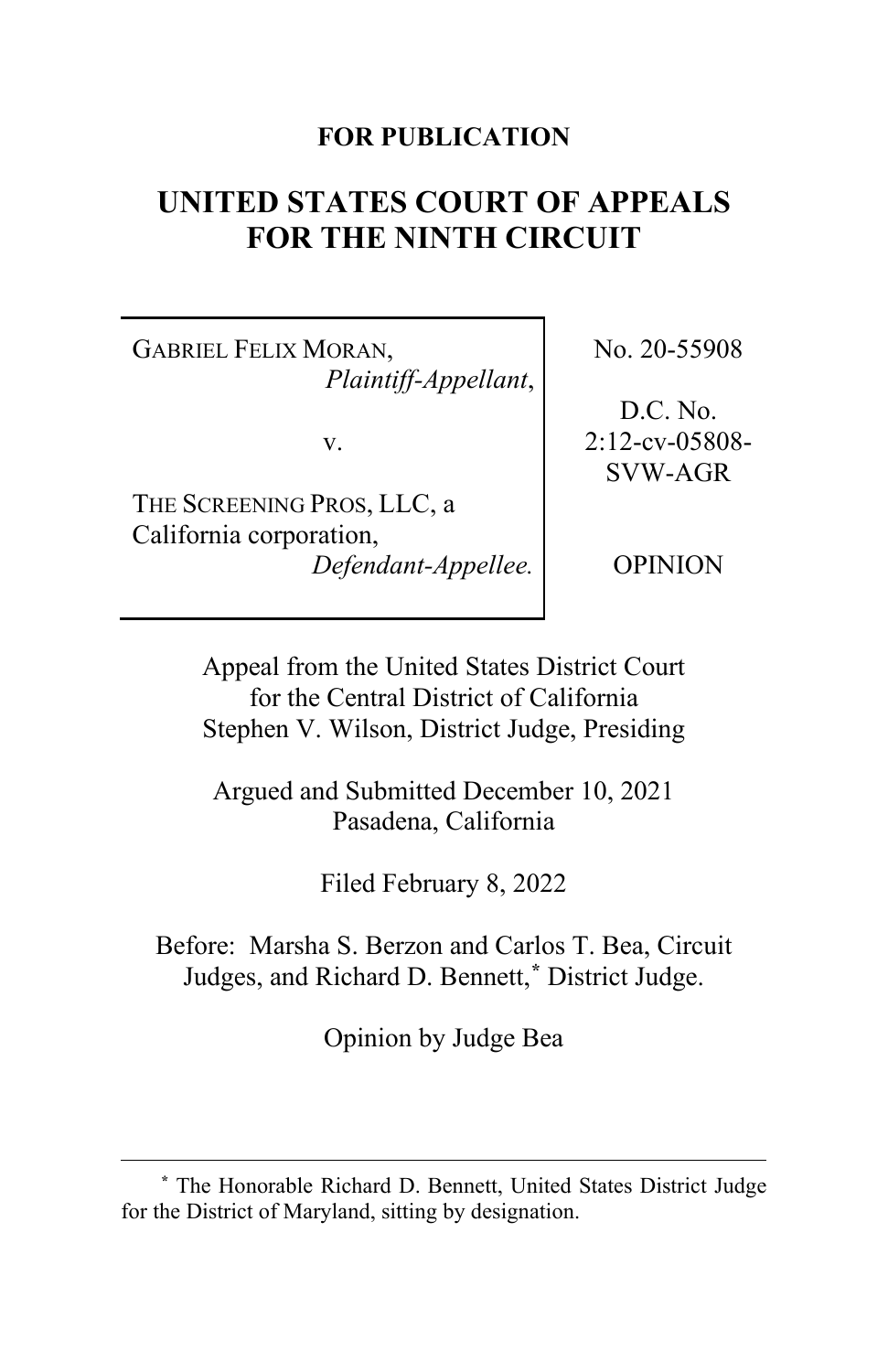### **SUMMARY\*\***

#### **Fair Credit Reporting Act**

The panel affirmed the district court's grant of summary judgment in favor of The Screening Pros, LLC, in an action brought under the Fair Credit Reporting Act by Gabriel Felix Moran.

In a prior appeal, the court held that The Screening Pros, a credit reporting agency, violated 15 U.S.C. § 1681c(a)(5), which prohibits the disclosure in a credit report of any adverse item of information that antedates the report by more than seven years. In 2010, The Screening Pros issued a tenant screening report that disclosed a criminal charge that was filed against Moran in 2000 (beyond the seven-year window) but dismissed in 2004 (within the seven-year window). On remand, the district court granted summary judgment to The Screening Pros, holding that Moran failed to present evidence that The Screening Pros violated the FCRA willfully or negligently, as required for liability by §§ 1681n(a) and 1681o(a).

The panel held that to prove a negligent violation of the FCRA, a plaintiff must show that the defendant acted pursuant to an objectively unreasonable interpretation of the statute. A plaintiff can prove a willful violation by showing a knowing or a reckless violation of a standard.

The panel held that the court's previous holding, which did not rely on the text of the statute alone, did not show that

**<sup>\*\*</sup>** This summary constitutes no part of the opinion of the court. It has been prepared by court staff for the convenience of the reader.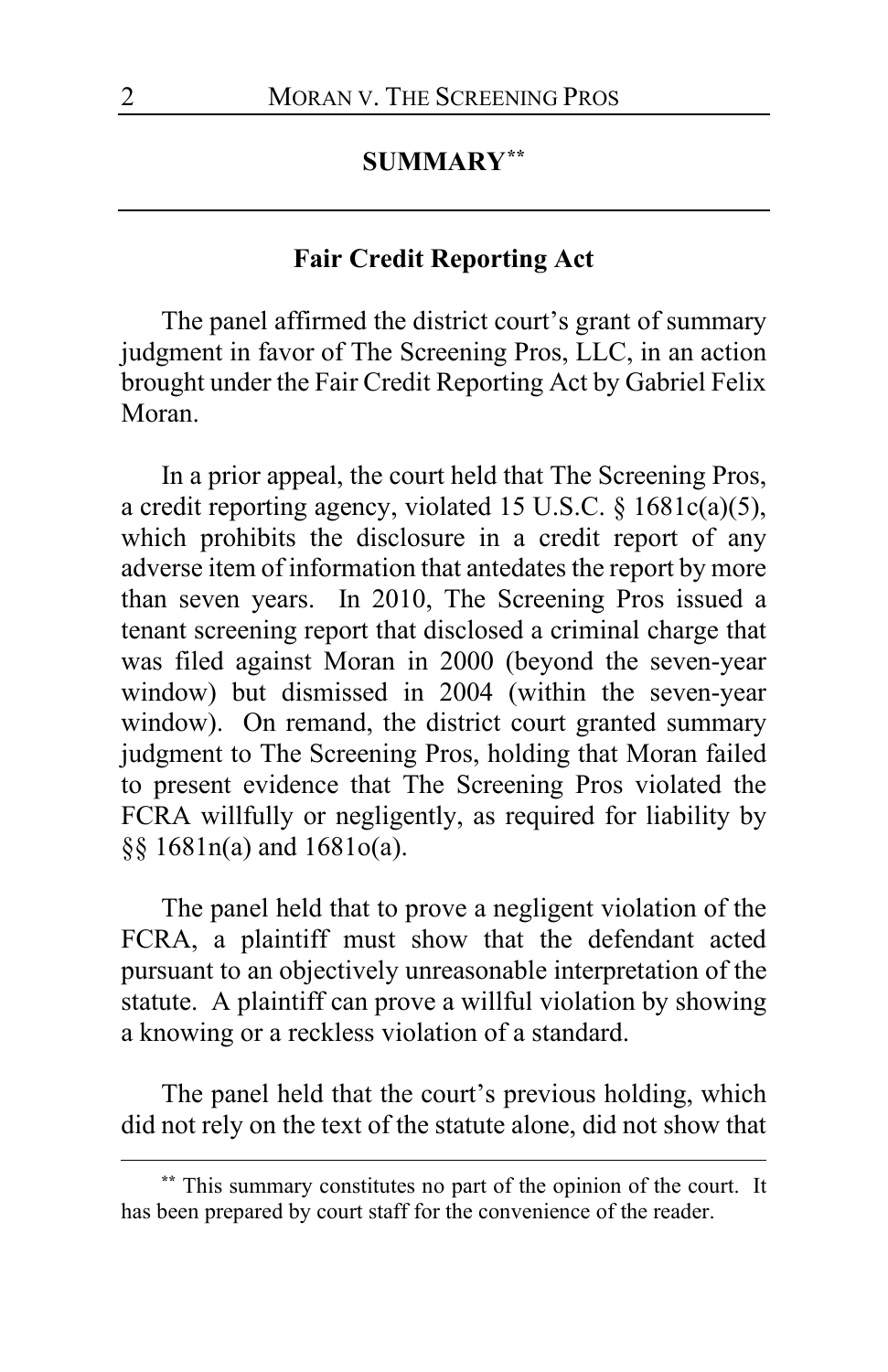The Screening Pros' interpretation of the FCRA was objectively unreasonable. The panel held that, on the record here, no reasonable fact finder could conclude that The Screening Pros' violation of  $\S 1681c(a)(5)$  was negligent, much less willful. The panel explained that the issue whether The Screening Pros correctly interpreted  $§ 1681c(a)(5)$  was a matter of first impression in the previous appeal; The Screening Pros presented evidence that its interpretation was consistent with industry norms; the Federal Trade Commission's only guidance on the question at the time appeared to permit reporting the criminal charge; the district court changed its ruling on reconsideration; and the opinion in the previous appeal was not unanimous.

## **COUNSEL**

Devin H. Fok (argued), DHF Law PC, San Marino, California, for Plaintiff-Appellant.

Michael J. Saltz (argued) and Elana Levine, Jacobson Russell Saltz Nassim & de la Torre LLP, Los Angeles, California, for Defendant-Appellee.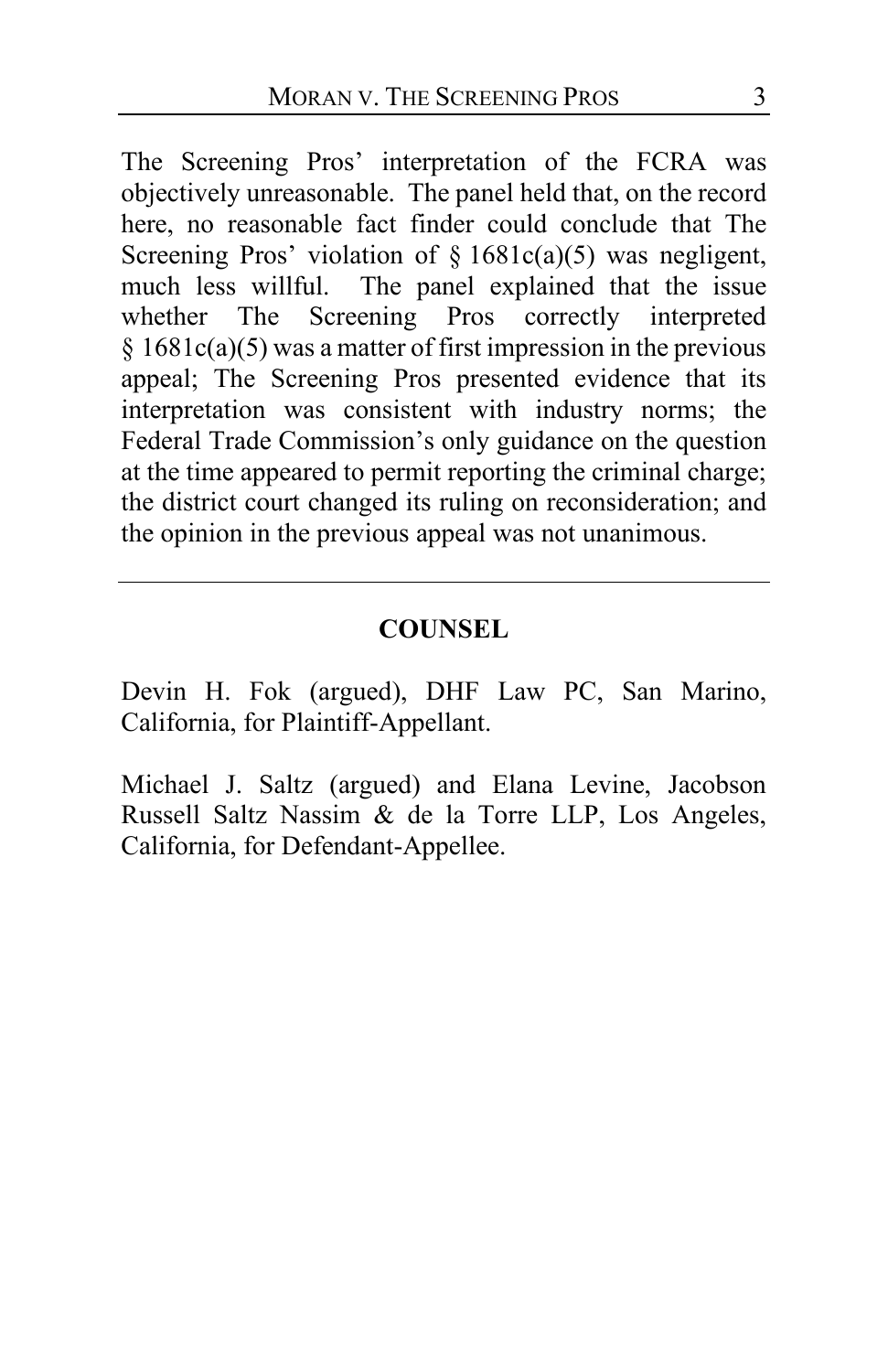#### **OPINION**

BEA, Circuit Judge:

The Fair Credit Reporting Act ("FCRA") prohibits credit reporting agencies from disclosing in a credit report "[a]ny . . . adverse item of information . . . which antedates the report by more than seven years." 15 U.S.C. § 1681c(a)(5).**<sup>1</sup>** Previously, we held that The Screening Pros, LLC ("Defendant") violated this provision when it issued a tenant screening report for Gabriel Felix Moran ("Plaintiff") in 2010 that disclosed a criminal charge that was filed in 2000 (beyond the seven-year window), but dismissed in 2004 (within the seven-year window). *Moran v. Screening Pros, LLC*, 943 F.3d 1175, 1186 (9th Cir. 2019). On remand, the district court granted summary judgment to Defendant on Plaintiff's claims under the FCRA, holding that Plaintiff failed to present evidence that Defendant violated the FCRA willfully or negligently, as required for liability by §§ 1681n(a) and 1681o(a). We have jurisdiction under 28 U.S.C. § 1291 and affirm.

#### **I. BACKGROUND**

## **A. Relevant Facts and Early Procedural History**

In February 2010, Plaintiff submitted a housing application to Maple Square, a low-income housing development in Fremont, California. Maple Square hired Defendant, a now defunct credit reporting agency ("CRA"), to conduct a background check on Plaintiff. The housing application was denied after Maple Square received the

**<sup>1</sup>** Unless otherwise noted, citations to statutes in this opinion refer to Title 15 of the United States Code.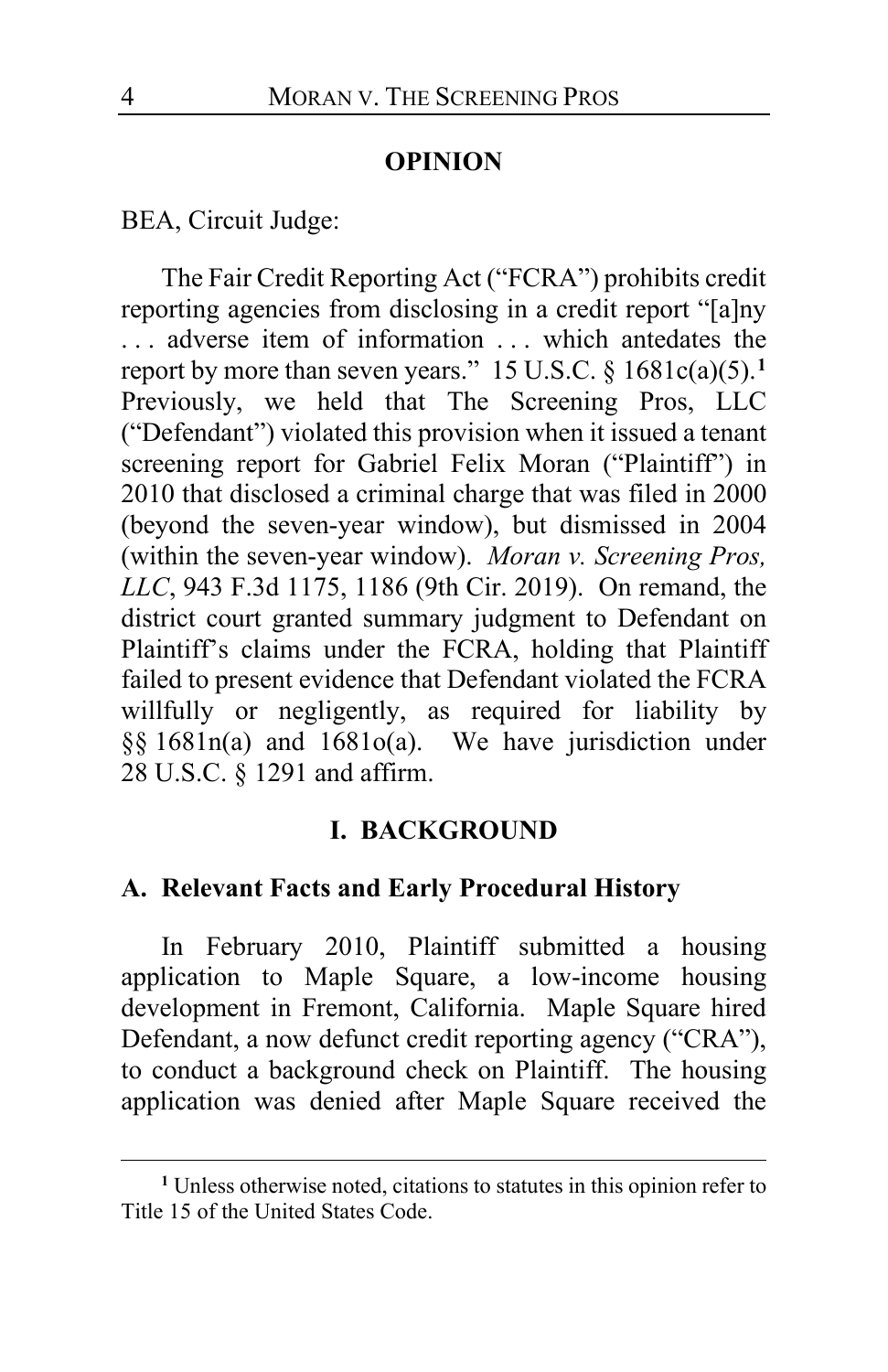background check ("the Report") prepared by Defendant. The Report, dated February 5, 2010, revealed that Plaintiff had three dismissed criminal charges and a conviction. The conviction and two of the dismissed charges were filed in 2006, well within the seven-year period. But, importantly, the oldest dismissed charge (the "2000 Charge") was filed in 2000 and dismissed in 2004.

Plaintiff claimed, among other things, that the inclusion of the 2000 Charge in the Report was unlawful. Plaintiff filed suit in California state court on February 2, 2012, pleading causes of action under state law. On June 7, 2012, Plaintiff filed a First Amended Complaint ("FAC"), which added additional causes of action under the Fair Credit Reporting Act ("FCRA"). Under the FCRA, a CRA, such as Defendant, is liable to a consumer, like Plaintiff, for either the negligent or willful failure to comply with any requirement under the FCRA with respect to that consumer. §§ 1681n(a), 1681o(a). Plaintiff alleged Defendant committed (grossly) negligent and willful violations of § 1681c(a) (reporting certain criminal information older than 7 years) ("Count One"); § 1681e (failing to maintain procedures designed to avoid violating § 1681c and to ensure the maximum possible accuracy of the information in the report) ("Count Two"); and § 1681i (failing to conduct a reasonable reinvestigation after an item in the report is disputed by the consumer and the consumer notifies the agency directly of such dispute) ("Count Three").

On July 5, 2012, Defendant removed the lawsuit to the district court. Defendant moved to dismiss, and the district court initially denied Defendant's motion with regard to Count One, dismissed Count Two, and dismissed numerous state law claims. Defendant filed a motion for reconsideration and a motion for summary judgment. The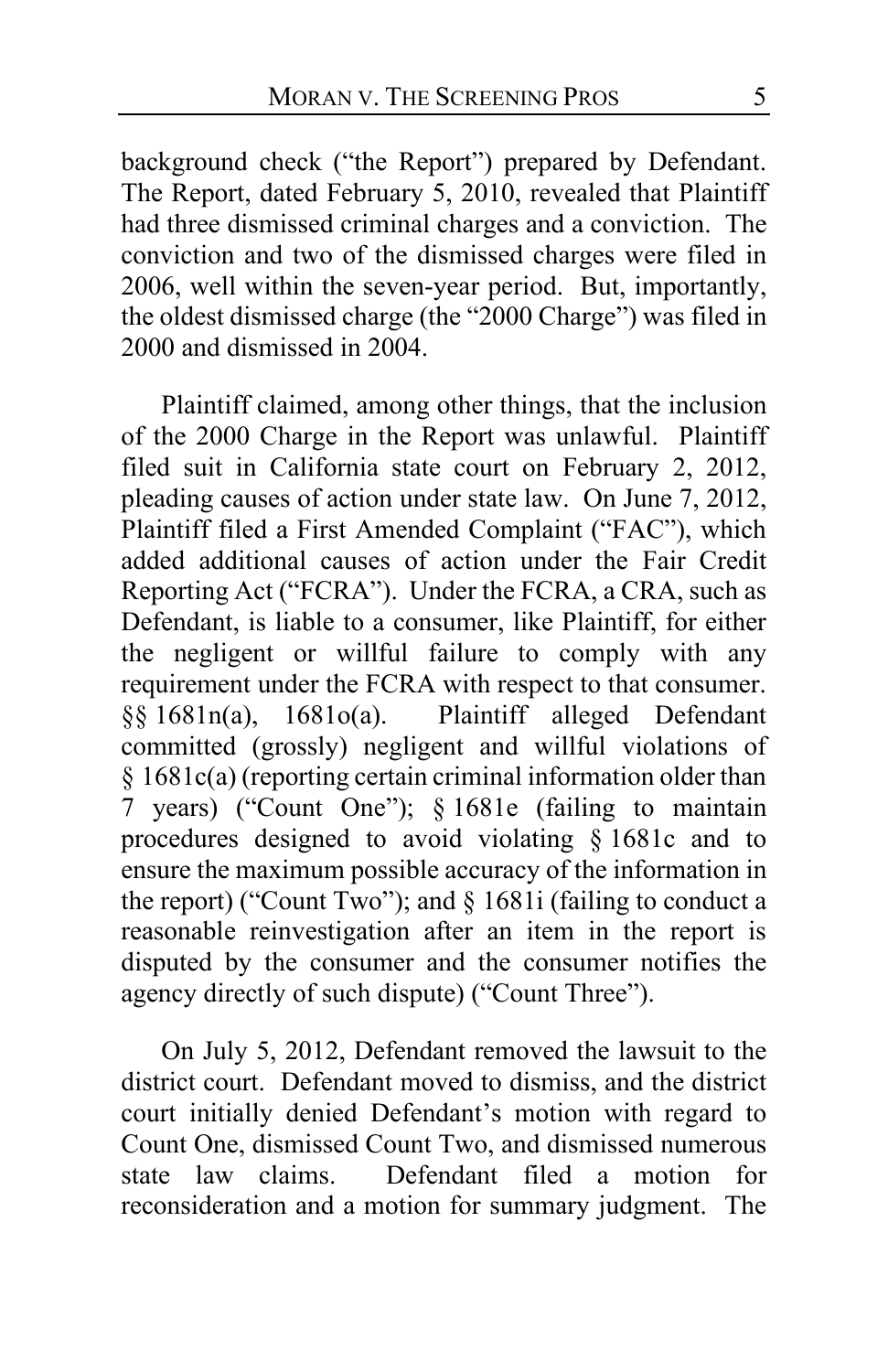district court ultimately granted the motion for reconsideration, dismissing both Counts One and Two, and granted summary judgment to Defendant on Count Three.

# **B. The Previous Appeal**

Plaintiff appealed, challenging the district court's FCRA holdings (and the dismissal of Plaintiff's state law claims, not at issue now). On that appeal, we considered whether the 2000 Charge was too old to have been included in the Report under the FCRA. Section 1681c(a) provides, in relevant parts:

> [N]o consumer reporting agency may make any consumer report containing any of the following items of information:

. . .

(2) Civil suits, civil judgments, and records of arrest that, from date of entry, antedate the report by more than seven years or until the governing statute of limitations has expired, whichever is the longer period.

. . .

(5) Any other adverse item of information, other than records of convictions of crimes[,]**<sup>2</sup>** which antedates the report by more than seven years.

**<sup>2</sup>** We previously corrected a scrivener's error in the statute by including "[a] comma . . . to separate the exclusionary clause." *Moran*, 943 F.3d at 1183 n.6.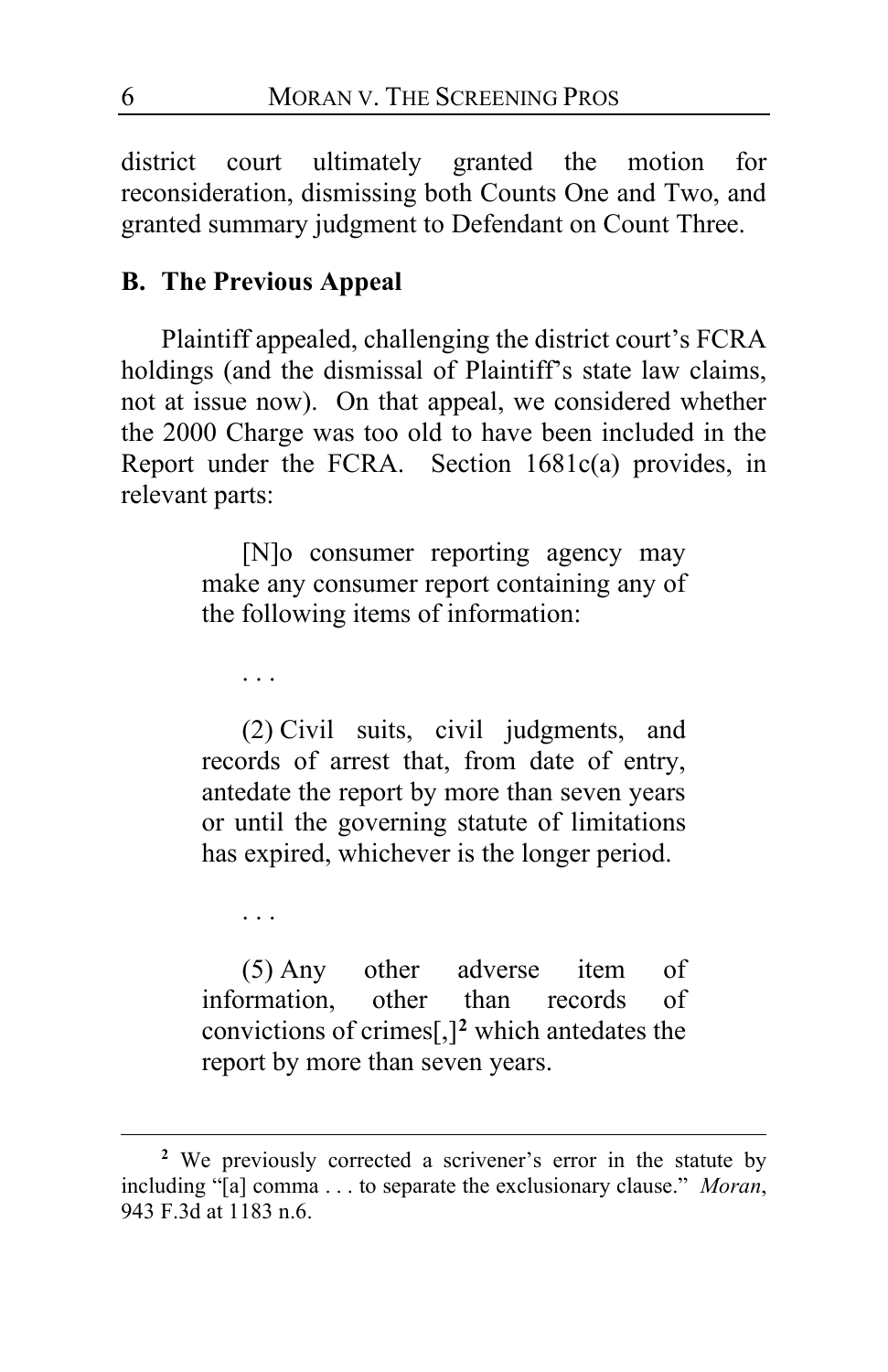As we explained in our previous opinion in this case, the statute was reorganized by 1998 amendments.**<sup>3</sup>** *Moran*, 943 F.3d at 1182–83. In 1990, before the amendments, the Federal Trade Commission ("FTC"), the agency responsible for enforcing the FCRA, issued a commentary to provide guidance and interpretations of the FCRA. FTC, *Commentary on the Fair Credit Reporting Act*, 55 Fed. Reg. 18,804 (May 4, 1990) (former 16 C.F.R. pt. 600) ("1990 Commentary"). The 1990 Commentary stated, "if charges are dismissed at or before trial, or the consumer is acquitted, the date of such dismissal or acquittal is the date of disposition." *Id.* at 18,818. That commentary was rescinded in 2011, the year after Defendant issued the Report that included the 2000 Charge. *See Moran*, 943 F.3d

[N]o consumer reporting agency may make any consumer report containing any of the following items of information:

. . .

(2) Suits and judgments which, from date of entry, antedate the report by more than seven years or until the governing statute of limitations has expired, whichever is the longer period.

. . .

(5) Records of arrest, indictment, or conviction of crime which, from date of disposition, release, or parole, antedate the report by more than seven years.

(6) Any other adverse item of information which antedates the report by more than seven years.

**<sup>3</sup>** Before Congress's 1998 amendment to the statute, § 1681c(a) read, as relevant: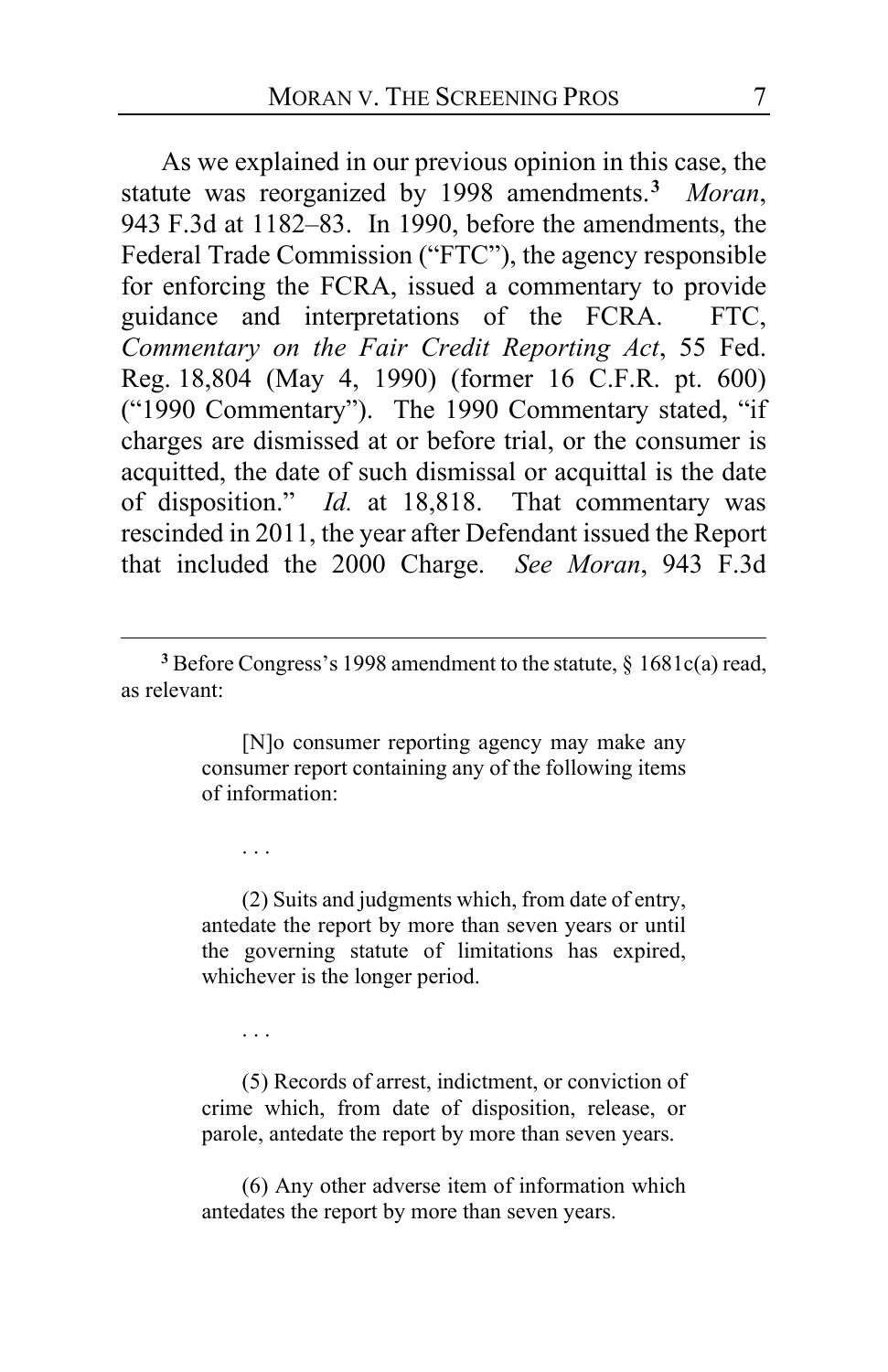at 1184; *see also* FTC, *Commentary on the Fair Credit Reporting Act*, 76 Fed. Reg. 44,462 (July 26, 2011).

On appeal, the parties "agree[d] that the 2000 Charge is classified as an 'adverse item of information' and thus falls under § 1681c(a)(5)." *Id.* at 1182. The Report was issued on February 5, 2010, meaning that, under the current version of the law, the 2000 Charge was too old to be reported as measured from the date the charge was filed, but recent enough to be reported as measured from the date of disposition.  $§ 1681c(a)(5)$ .

We reversed the district court's dismissal of the FCRA claims, holding that the "Report's inclusion of the 2000 Charge fell outside of the permissible seven-year window, and thus, [Plaintiff] sufficiently stated claims pursuant to the FCRA." *Moran*, 943 F.3d at 1186. The panel majority acknowledged that in its current form  $\S 1681c(a)(5)$  "does not specifically state the date that triggers the reporting window." *Id.* at 1183. The majority reasoned that, The majority reasoned that, nevertheless, "the plain language of the statute suggests that for a criminal charge, the date of entry begins the seven-year window" because "[t]he statute's use of 'antedates' connects the seven-year window directly to the adverse event itself" and a "charge is an adverse event upon entry." *Id.* at 1183– 84.

The majority found "further support" for its interpretation in a 2011 staff report that accompanied the FTC's rescission of the 1990 Commentary, which stated that the seven-year reporting window "runs from the date of the reported event." *Id.* at 1184 (internal quotations and citation omitted). The majority also observed that before the statute was amended, the cutoff date for reporting "[r]ecords of arrest, indictment, or conviction of crime" ran "from date of disposition." *Id.* at 1182 (emphasis removed).But this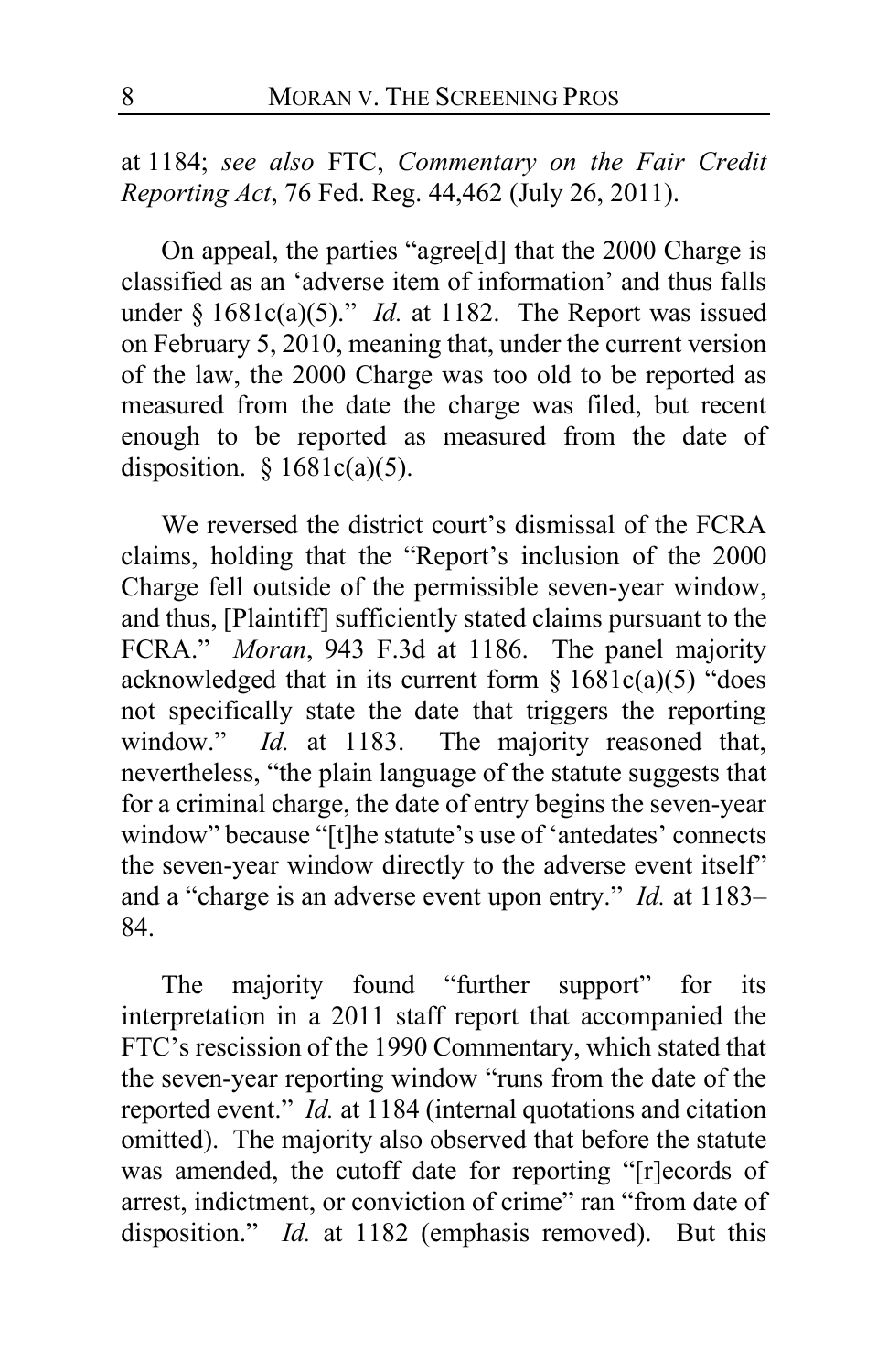language was removed in 1998, and the statute was substantially reorganized. *See id.* at 1182–83. The majority reasoned that the "legislative history" supported its reading of the statutory language since "Congress's removal of 'date of disposition' altogether suggest[ed] an intent to keep records current by starting reporting windows sooner." *Id.* at 1184–85. However, the majority acknowledged that, after the 1998 amendment, "convictions may be reported indefinitely," whereas previously convictions were subject to a seven-year bar. *Id.* Finally, the panel majority found that its reading of the statute was supported by "the purpose of the FCRA," which "warrants an interpretation that favors the consumer." *Id.* at 1186.

The majority rejected Defendant's argument that the dismissal of a charge is itself an adverse event. 943 F.3d at 1184. The majority reasoned that a dismissal is itself "an overall positive—but at least neutral—development," and is "only adverse insofar as it discloses the previous adverse event, i.e., the charge."  $Id$ . Thus, "[e]ven though nonadverse information is typically not subject to reporting windows, a dismissal is different" because it "necessarily references the existence of the adverse event, to which the reporting window still applies," and therefore "neither [event] may be reported after seven years from the ... charge." *Id.*

Judge Kleinfeld dissented from the FCRA holding, reasoning that a record of dismissal is an "adverse item of information" under  $\S 1681c(a)(5)$ , and because the dismissal of the 2000 Charge did not antedate the Report by more than seven years, the Report's disclosure of the dismissal was timely. *Id.* at 1187, 1189–90. Judge Kleinfeld also reasoned that the fact that the 1998 amendment to the statute expanded reporting of convictions from a seven-year window to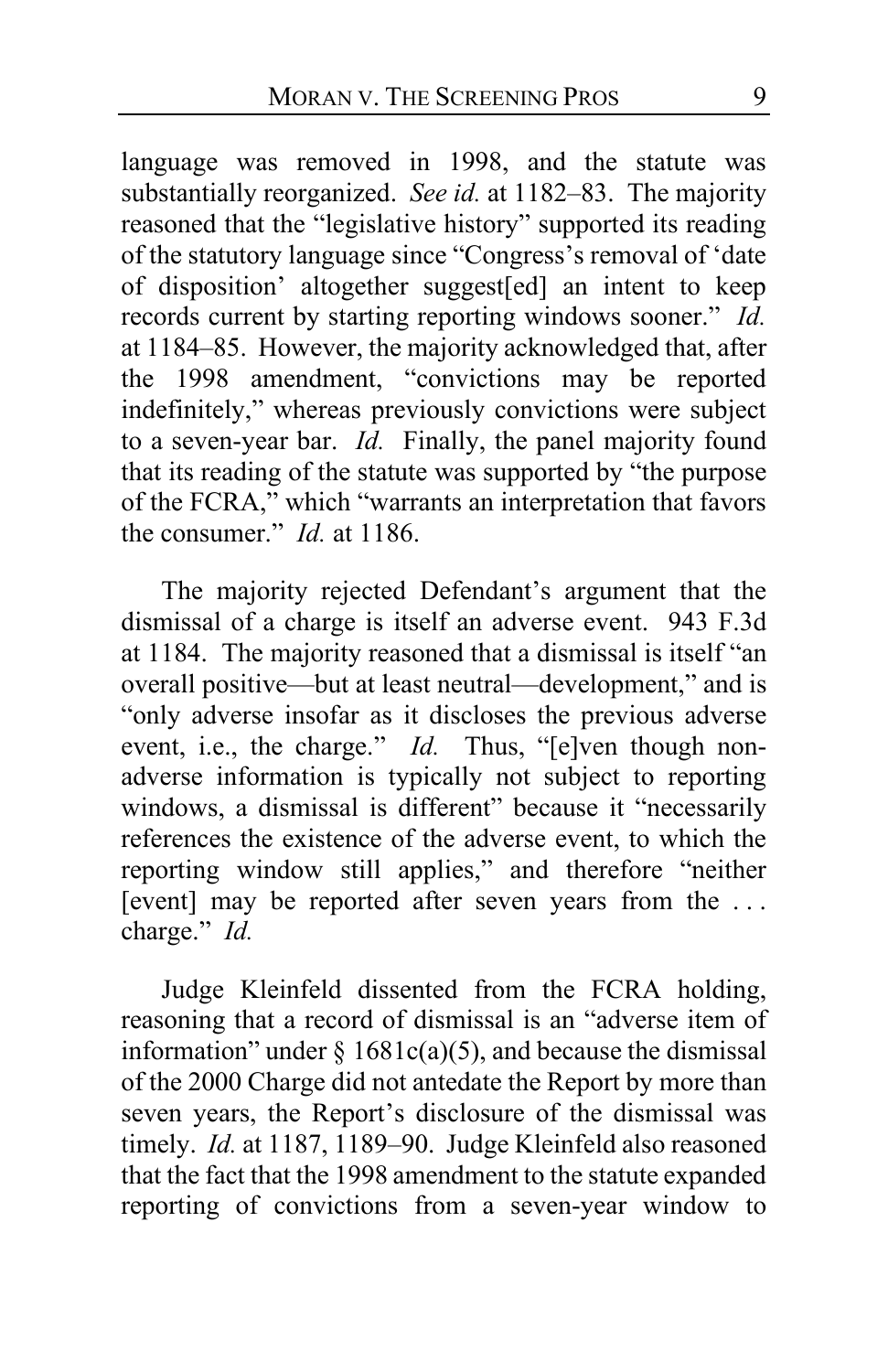indefinitely showed that "Congress concluded that . . . landlords . . . needed to know more about convictions." *Id.* at 1191–92. Moreover, Judge Kleinfeld reasoned that some deference was due to "long established commercial norms," and observed that the statute "ha[d] been interpreted for decades to permit" reporting charges that had been dismissed within seven years of a report. *Id.* at 1193–94 (internal quotations omitted).

### **C. The Decision Below**

On remand, Plaintiff filed a motion for summary judgment on his causes of action under §§ 1681c(a) and 1681e (and some of the state law claims).The district court informed Plaintiff that it was considering granting summary judgment for Defendant on certain causes of action pursuant to Fed R. Civ. P. 56(f), and gave Plaintiff an opportunity to present additional evidence in response to arguments raised by Defendants. It then granted summary judgment to Defendant on all of Plaintiff's FCRA claims and, declining to exercise supplemental jurisdiction over the remaining state law claims, remanded the case to California state court.

The district court held that Defendant's violation of § 1681c(a) was neither willful nor negligent. The district court reasoned that this court previously stated that the statutory interpretation was a matter of first impression, that none of the information included by Defendant was inaccurate, and that at the time of the reporting the FTC's only guidance (admittedly discussing the statute before the 1998 amendment) asserted that the seven-year reporting period ran from the date of disposition. Moreover, Judge Kleinfeld's partial dissent, an amicus brief submitted to this court, and a declaration submitted by Defendant's expert tended to prove that the statute had been interpreted for decades to permit the report of a dismissal of charges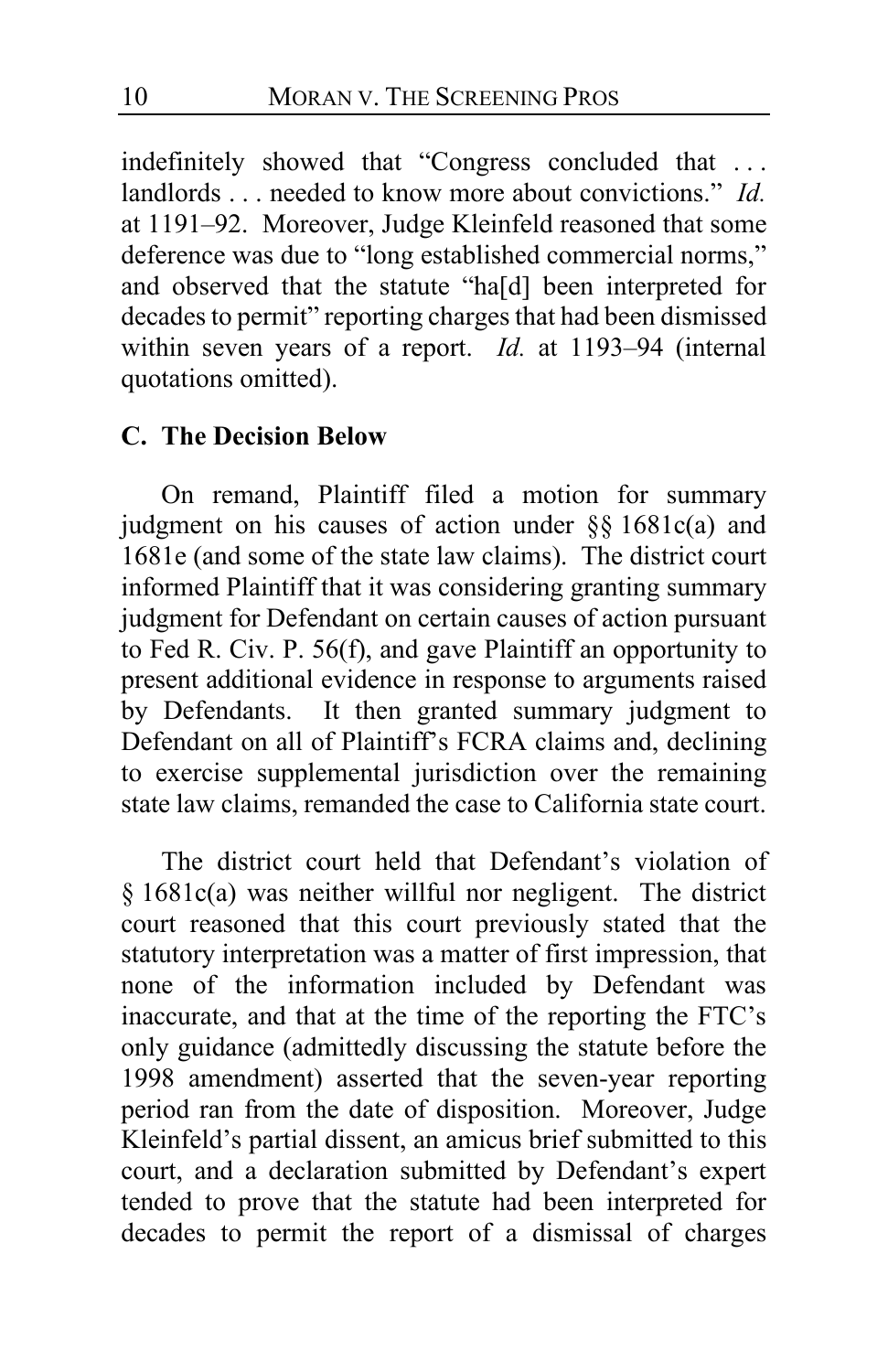occurring within seven years of the report. And Defendant's president testified that he was repeatedly informed in training sessions that criminal cases may be reported for seven years after dismissal.**<sup>4</sup>** Further, the district court observed that this court "resolved the [statutory interpretation] question in part through reference to FTC guidance and amicus briefs." Finally, the district court observed that it had previously found the statute to be sufficiently ambiguous to reverse its prior ruling on reconsideration.**<sup>5</sup>**

Plaintiff now appeals the district court's grant of summary judgment to Defendant, contending that Defendant's violation of § 1681c(a) was "likely willful and, at a minimum negligent."**<sup>6</sup>**

**<sup>5</sup>** The district court also granted summary judgment on Plaintiff's FCRA claims under § 1681e and § 1681i, and articulated an alternative ground for summary judgment on all of Plaintiff's FCRA claims: that Plaintiff did not suffer any damages due to the alleged FCRA violations.

**<sup>6</sup>** On appeal, Plaintiff has waived any challenge to the district court's grant of summary judgment to Defendant on Plaintiff's claims under §§ 1681i and 1681e. *See Clark v. Time Warner Cable*, 523 F.3d 1110, 1116 (9th Cir. 2008) ("This court 'will not ordinarily consider matters on appeal that are not specifically and distinctly argued in appellant's opening brief.'"); *In re Riverside-Linden Inv. Co.*, 945 F.2d 320, 324–25 (9th Cir. 1991). Plaintiff's opening brief refers to claims under § 1681i as among the issues on appeal and cites the statute once in defending his argument that he suffered actual damages and again as the basis of distinguishing a case, but does not refer to § 1681i claims in the summary

**<sup>4</sup>** The district court acknowledged that statements made to the company's president would be inadmissible hearsay, but stated that it was not offered to prove the truth of the matter asserted but was relevant to whether Defendant was negligent in interpreting the statute as he was advised during the training sessions.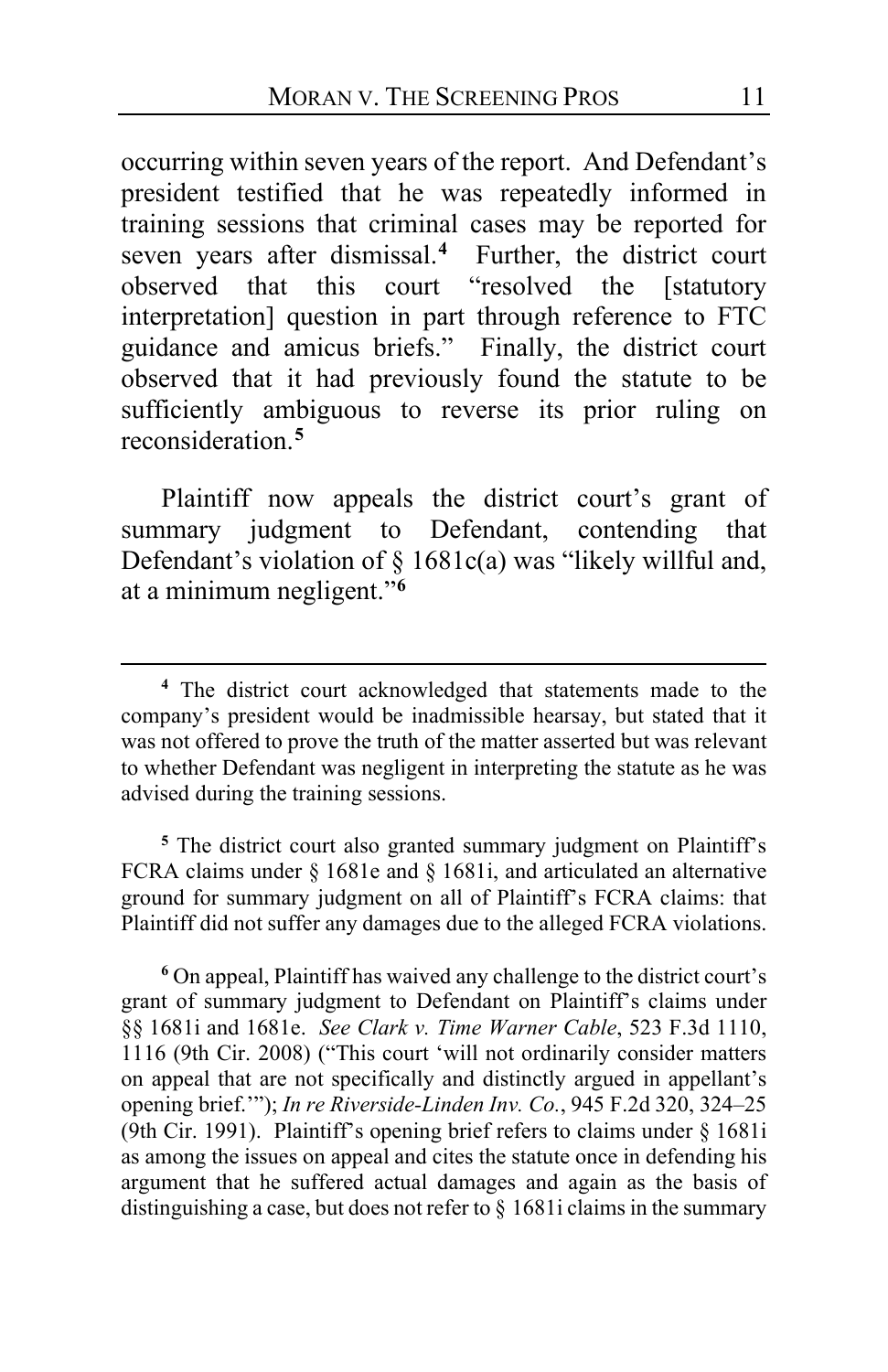#### **II. STANDARD OF REVIEW**

"We review the district court's grant of summary judgment de novo." *Marino v. Ocwen Loan Servicing LLC*, 978 F.3d 669, 673 (9th Cir. 2020). "Summary judgment is appropriate when, based on the evidence in the record, no reasonable fact finder could return a verdict" for the party against whom summary judgment is granted. *See id.*; Fed. R. Civ. P. 56. "We may affirm on any basis supported by the record, whether or not relied upon by the district court." *Hall v. N. Am. Van Lines, Inc.,* 476 F.3d 683, 686 (9th Cir. 2007).

#### **III. ANALYSIS**

The FCRA prohibits CRAs from reporting "[a]ny ... adverse item of information, other than records of convictions of crimes[,] which antedates the report by more than seven years."  $§ 1681c(a)(5)$ . The FCRA imposes liability for negligent or willful violations of its terms. §§ 1681n(a), 1681o. At issue is whether Defendant was negligent or willful in adopting an interpretation of § 1681c(a)(5), which we subsequently held was erroneous, that permitted the reporting of a dismissal of a charge that had been filed more than seven years from the date of the

of his argument or advance a specific and distinct argument that Defendant willfully or negligently violated that statute. Plaintiff's opening brief does not cite § 1681e. Plaintiff does not argue that Defendant's report was inaccurate. *Cf.* § 1681e(b). And, while his opening brief refers to Defendant's compliance procedures, Plaintiff uses that discussion to argue that Defendant's violation of  $\S$  1681c(a) was willful, not to challenge the district court's holding as to § 1681e(a).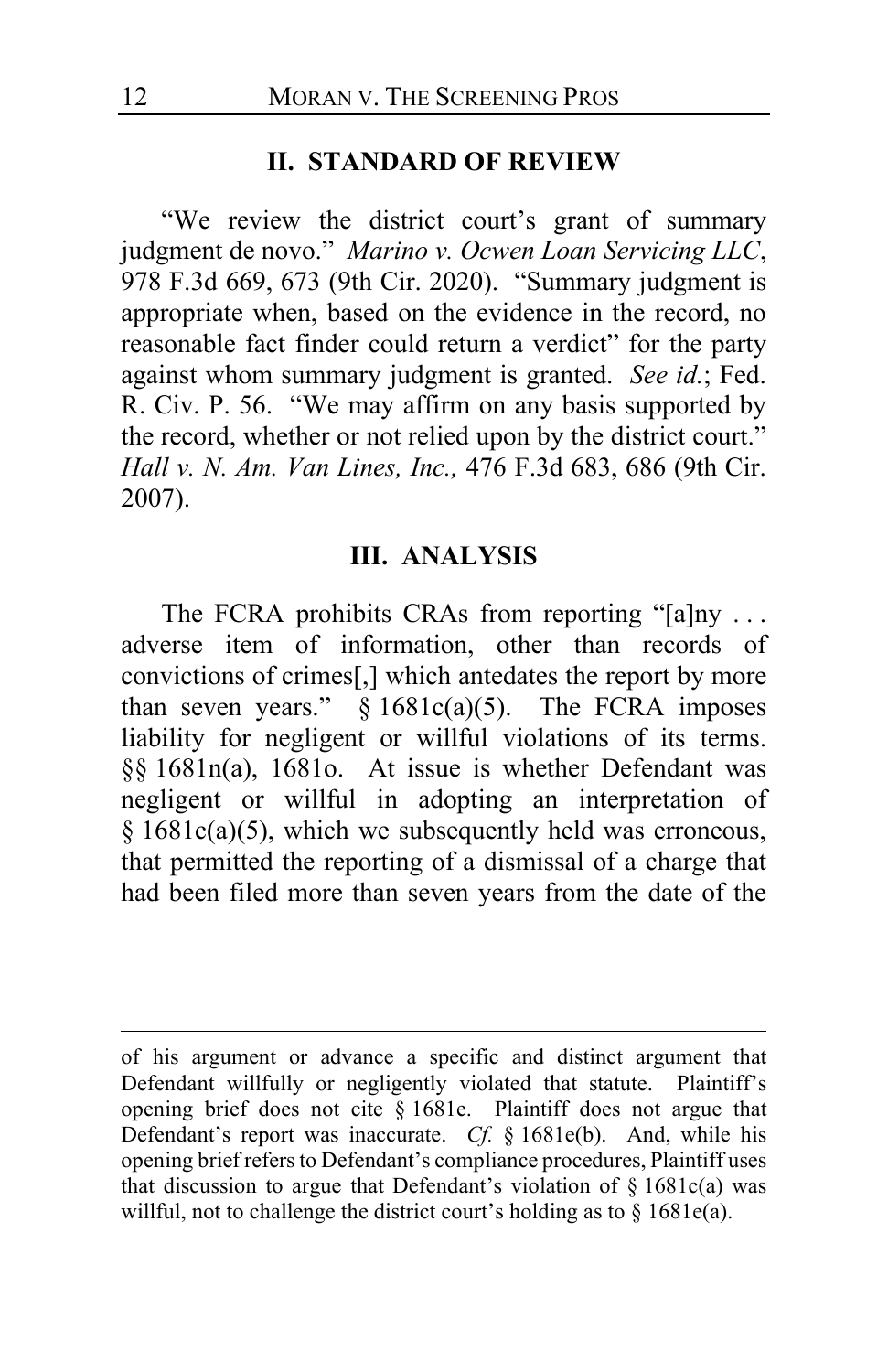report, where the dismissal occurred within seven years of the report.**<sup>7</sup>**

"To prove a negligent violation [of the FCRA], a plaintiff must show that the defendant acted pursuant to an objectively unreasonable interpretation of the statute." *Marino*, 978 F.3d at 673–74 (citing *Syed v. M-I LLC*, 853 F.3d 492, 505 (9th Cir. 2017)). A plaintiff can prove a willful violation by showing a knowing or a reckless violation of a standard. *Safeco Ins. Co. of Am. v. Burr*, 551 U.S. 47, 57 (2007). To prove a willful violation in the absence of knowing disregard, "a plaintiff must show not only that the defendant's interpretation was objectively unreasonable, but also that the defendant ran a risk of violating the statute that was substantially greater than the risk associated with a reading that was merely careless." *Marino*, 978 F.3d at 673 (citing *Safeco*, 551 U.S. at 69). Where a statute "is not subject to a range of plausible interpretations" and its text "unambiguously forecloses" the defendant's interpretation, the defendant runs "an 'unjustifiably high risk of violating the statute'" sufficient for willful liability. *Syed*, 853 F.3d at 505–06.

**<sup>7</sup>** Various headings in Plaintiff's briefing assert that Defendant violated §  $1681c(a)(2)$ , as well as §  $1681c(a)(5)$ . The district court dismissed Plaintiff's § 1681c(a)(2) claims. *Moran v. Screening Pros, LLC*, No. 2:12-CV-05808-SVW-AGR, 2012 WL 10655745, at \*4–5 (C.D. Cal. Nov. 20, 2012). Subsequently, on Plaintiff's previous appeal, Plaintiff "agree[d] that the 2000 Charge is classified as an 'adverse item of information' and thus falls under § 1681c(a)(5)." *Moran*, 943 F.3d at 1182. Plaintiff does not now provide a clear argument that Defendant violated  $§ 1681c(a)(2)$ . We note that the Report makes no reference to any "[c]ivil suits, civil judgments, [or] records of arrest," § 1681c(a)(2). We therefore limit our discussion to  $\frac{8}{9}$  1681(c)(a)(5), since Plaintiff has waived any argument regarding § 1681c(a)(2). *See Clark*, 523 F.3d at 1116; *In re Riverside-Linden Inv. Co.*, 945 F.2d at 324–25.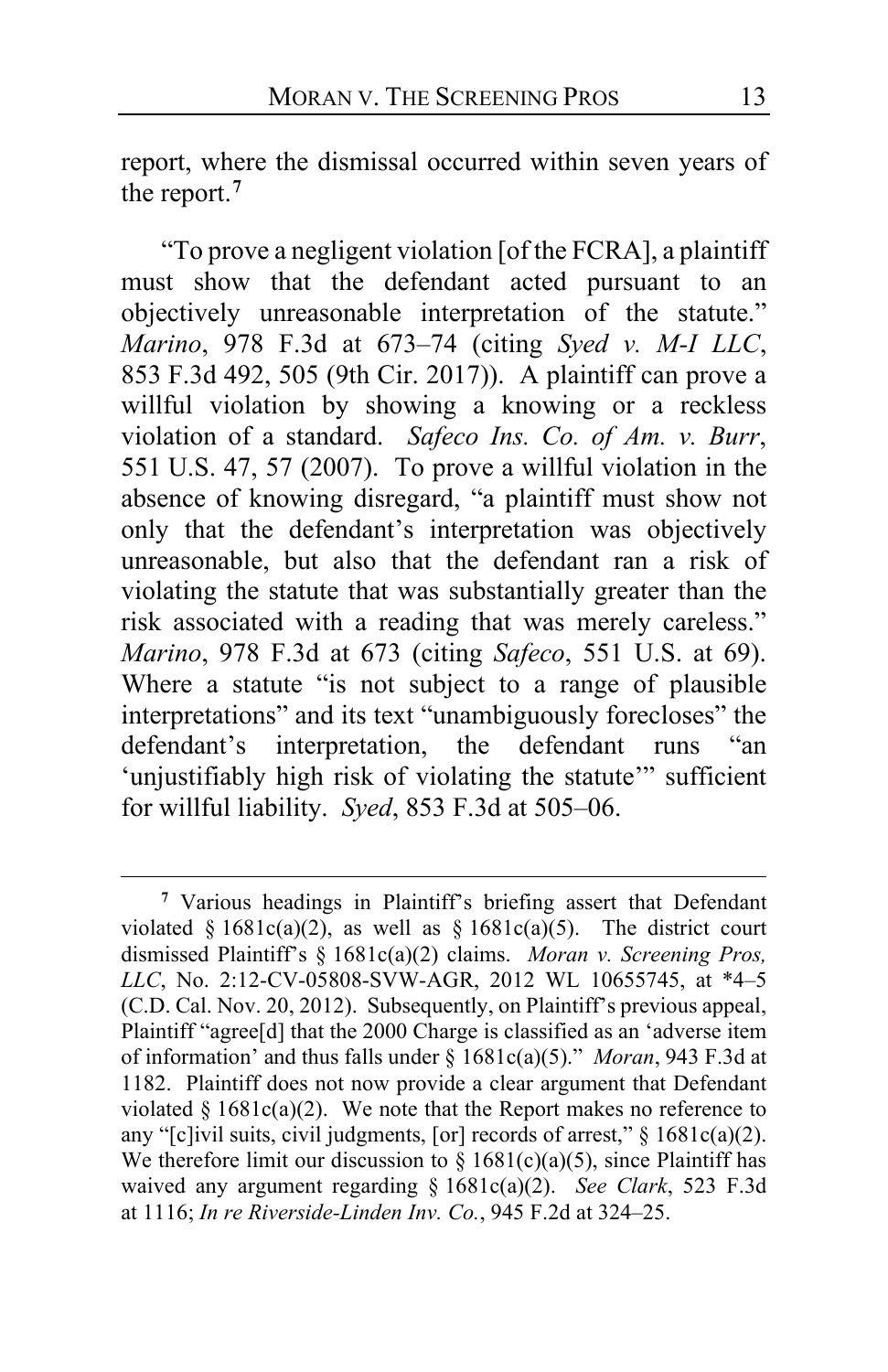Plaintiff argues that Defendant was at least negligent because "this Court found Defendant's interpretation [of  $§$  1681c(a)] to be in direct conflict with the plain language of the statute" and "confirmed that the statutory text is unambiguous that the reporting period began from the date of entry."However, our previous holding does not show that Defendant's interpretation of the statute was objectively unreasonable. To be sure, we stated "the plain language of the statute suggests that for a criminal charge, the date of entry begins the seven-year window." *Moran*, 943 F.3d at 1183–84. But that sentence began with the observation that "§ 1681c(a)(5) does not specifically state the date that triggers the reporting window." *Id.* at 1183. Moreover, the panel majority did not rely on the text of the statute alone to reach its interpretation. The majority remarked that if "language is ambiguous, we look to . . . legislative history, and the statute's overall purpose to illuminate Congress's intent," *id.* at 1183 (internal quotation marks omitted), and then supported its holding with numerous extra-textual sources: "the FTC's interpretation of the statute" in a 2011 staff report, the "FCRA's legislative history," an amicus brief filed by the Consumer Financial Protection Bureau and the FTC, and the panel's assessment of "the purpose of the FCRA." *Id.* at 1184–86. In fact, the only panel member who stated that "there is no ambiguity in the statute" was Judge Kleinfeld in partial dissent, who argued that the majority's interpretation lacked "support in the text of the statute." *Id.* at 1187, 1194.

Plaintiff also argues that because the 1998 amendment removed the phrase "the date of disposition" from what was previously  $§ 1681c(a)(5)$ , "anybody reading the statute should know [that] Congress no longer wished to calculate the reporting period [from the date of disposition] when it intentionally deleted the word 'disposition' from the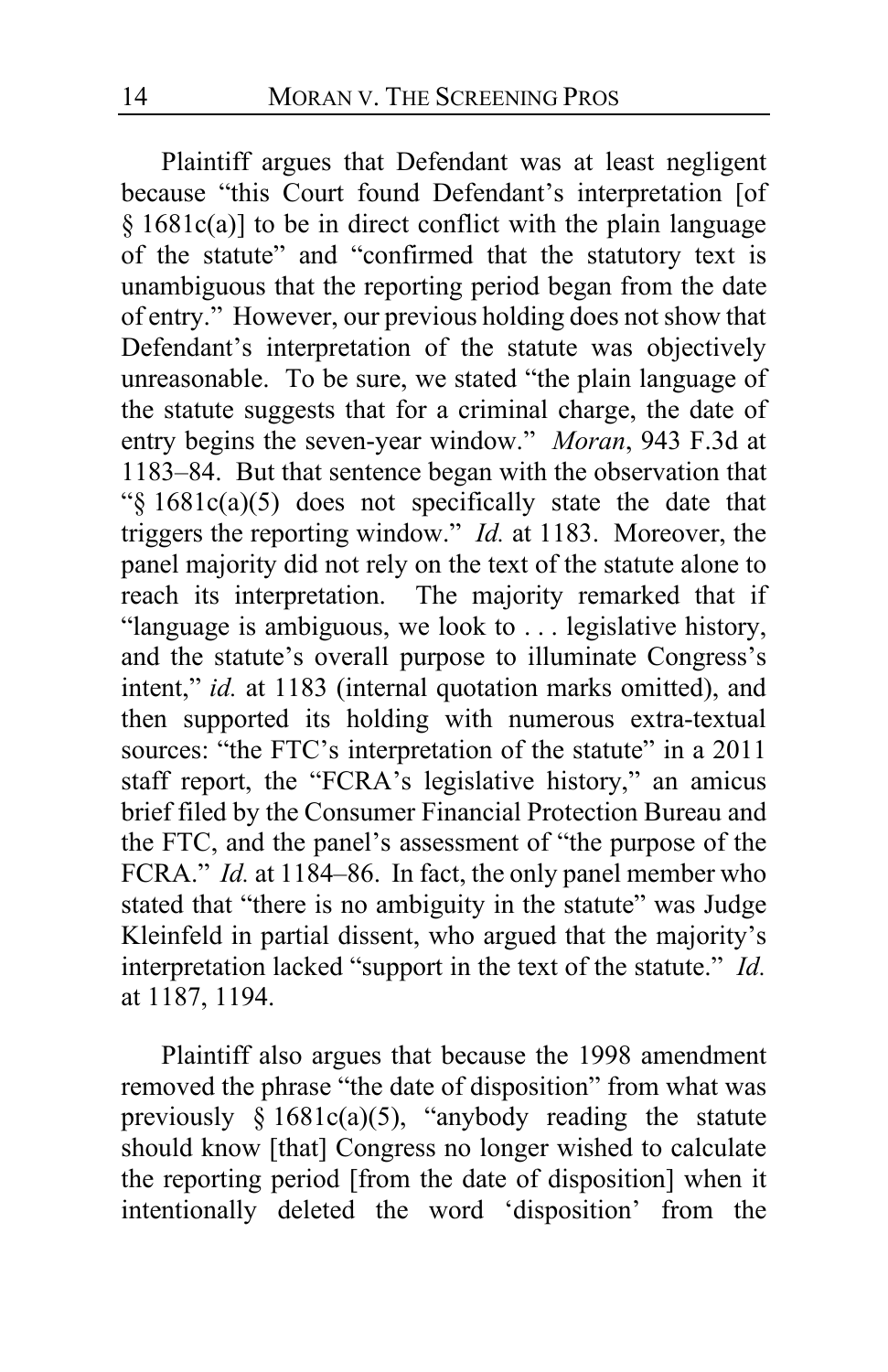statutory language." But although Congress removed "the date of disposition" as the reference date, it did not replace that phrase with another reference date in §  $1681c(a)(5)$ , even though a different provision of the statute,  $§ 1681c(a)(2)$ , explicitly measures a reporting window "from the date of entry." And when we held that the sevenyear reporting window in  $§ 1681c(a)(5)$  regarding a dismissal of a charge is measured from the date the criminal charge was filed, not when it was dismissed, the panel was not unanimous.

Finally, Plaintiff argues that "[i]t was reckless for Defendant to rely on [the] outdated 1990 commentary." While the 1990 Commentary necessarily addressed the law as it was written before the 1998 amendment, it was the only guidance from the FTC on this issue in 2010 when Defendant issued the Report, and it indicated that the sevenyear reporting period ran from the date of disposition of a criminal charge. That guidance was rescinded only after Defendant issued the disputed report. And Defendant introduced evidence that the statute had "been interpreted for decades to permit" CRAs to report the dismissal of a charge where the dismissal occurred within seven years from the report.**<sup>8</sup>**

**<sup>8</sup>** In the operative complaint, Plaintiff brought state law claims under California's Investigative Consumer Reporting Agencies Act and California's Unfair Competition Law. In briefing, Plaintiff suggests that Defendant's reporting of dismissed charges violated California's Consumer Credit Reporting Agencies Act ("CCRAA"). These state law allegations are not the subject of this appeal, and we do not reach them. We also reject Plaintiff's argument that Defendant's violation of § 1681c(a) was somehow willful because Defendant had a written policy designed to comply with the CCRAA. Even if Defendant willfully violated the CCRAA, or its own policy designed to comply with